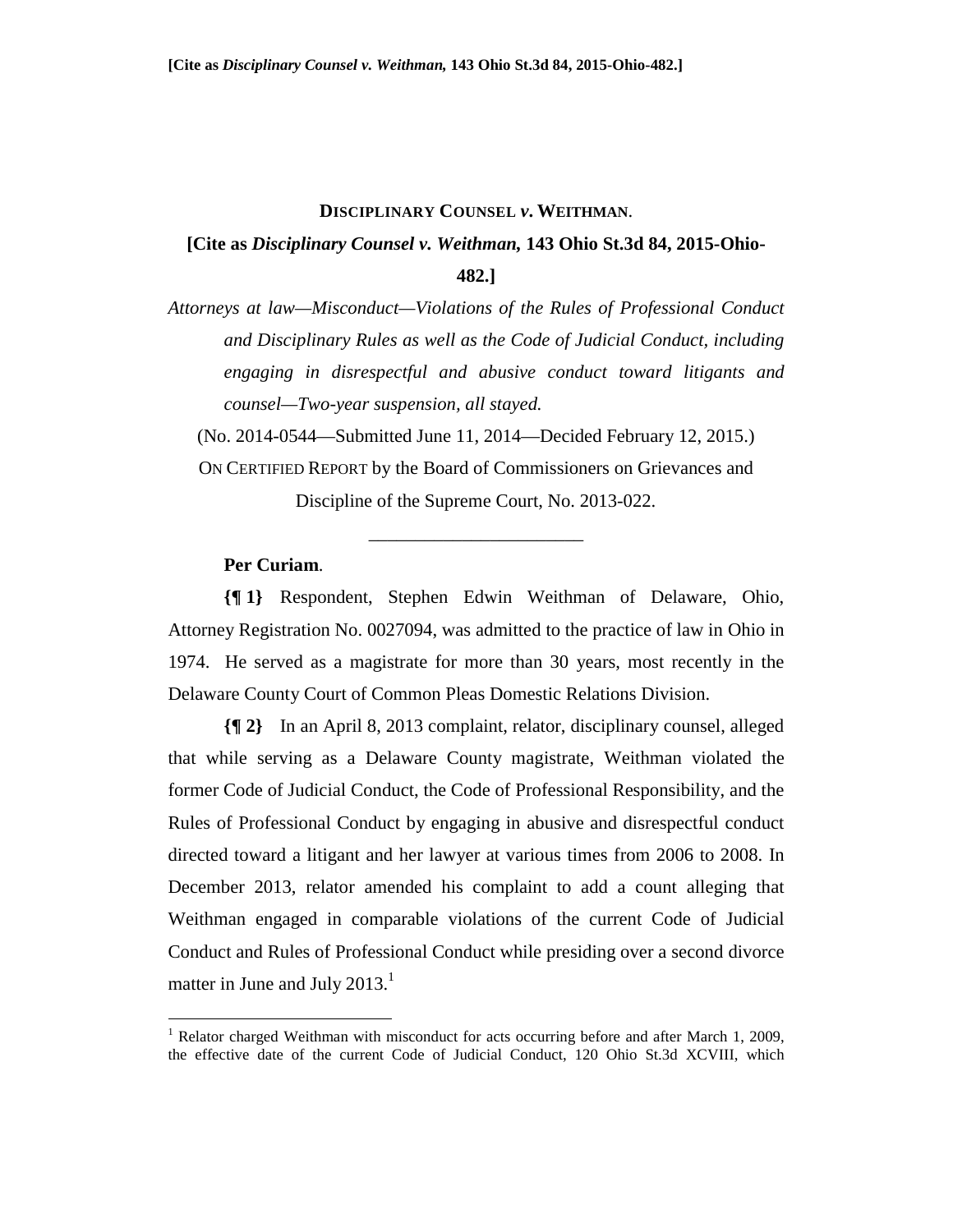#### SUPREME COURT OF OHIO

**{¶ 3}** The parties filed stipulations of fact and misconduct and an agreed sanction of a one-year stayed suspension and also moved to waive an evidentiary hearing. The chairperson of the panel appointed to hear the matter denied the motion and a hearing took place on January 24, 2014. The parties submitted Weithman's testimony, their stipulations, 15 stipulated exhibits, and 11 letters attesting to Weithman's good character and reputation apart from the charged misconduct. The panel adopted the stipulated facts and most of the stipulated violations and recommended that Weithman be suspended for one year, all stayed on the conditions that he engage in no further misconduct and remain in compliance with the terms of his January 9, 2014 contract with the Ohio Lawyers Assistance Program ("OLAP"). The Board of Commissioners on Grievances and Discipline<sup>2</sup> adopted the panel's findings of fact and misconduct but recommends that Weithman be suspended from the practice of law for one year, with six months stayed on the conditions recommended by the panel. No one has objected to the board's findings or recommendation.

**{¶ 4}** We adopt the board's findings of fact and misconduct and also find that Weithman's conduct violated Canon 1 of the former Code of Judicial Conduct, as stipulated by the parties. But having considered his conduct, the aggravating and mitigating factors present, and the sanctions we have imposed for comparable violations, we find that a two-year suspension, all stayed on the conditions recommended by the board, will best protect the public from future misconduct.

supersedes the former Code of Judicial Conduct, 78 Ohio St.3d CLXIV (effective May 1, 1997), amended in part at 103 Ohio St.3d XCVII (effective October 1, 2004). Relator also charged him with misconduct under the applicable rules for acts occurring before and after February 1, 2007, the effective date of the Rules of Professional Conduct, which supersede the Disciplinary Rules of the Code of Professional Responsibility.

<sup>&</sup>lt;sup>2</sup> Effective January 1, 2015, the Board of Commissioners on Grievances and Discipline has been renamed the Board of Professional Conduct. *See* Gov.Bar R. V(1)(A), 140 Ohio St.3d CII.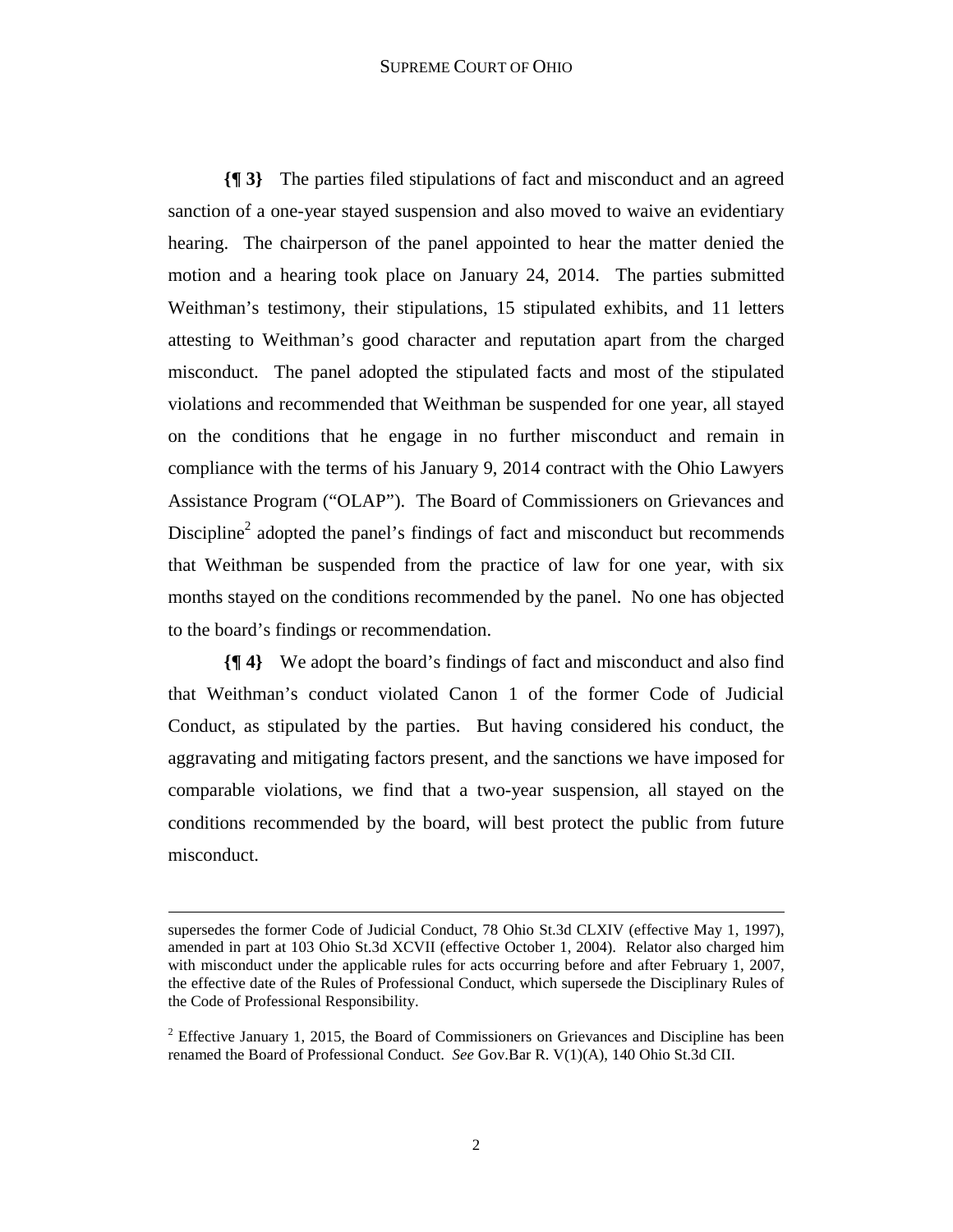### **Misconduct**

### Count I—The Davis/Spriggs Matter

**{¶ 5}** The Davis/Spriggs matter involved a former wife's allegation that her former husband was in contempt of court for distributing nude pictures of her over the Internet in violation of their divorce decree. The litigation began in October 2005, involved multiple discovery disputes, and culminated in a five-day trial on the merits in February and March 2008. Weithman engaged in several isolated incidents of misconduct during the course of this bitterly contested litigation before issuing a written decision on March 10, 2008.

**{¶ 6}** The parties stipulated and the board found that during several status conferences and motion hearings, Weithman conducted himself in an unprofessional and undignified manner and treated the wife and her counsel with extreme disrespect. In the presence of counsel for both parties during a status conference, Weithman mockingly imitated the voice of the wife's attorney while leaving a voicemail message for the wife's forensic expert. Weithman stipulated that after that conference, he walked into the hallway where the parties were seated and "slowly ogled" the wife "from head to toe in a demeaning and degrading fashion." He later told the wife's counsel that she would need to provide him with a compact disc containing intimate photos of the husband's current girlfriend, which were also alleged to have been posted on the Internet. Weithman testified that the photos he requested were relevant to the proceeding, but he acknowledged that in asking for them, he "probably said some wise thing."

**{¶ 7}** Weithman acknowledged that his comments were inappropriate and admitted that he was "being a wise ass" and not thinking before he talked. He also acknowledged that his looking at the wife in a manner that she perceived to be degrading was "stupid" on his part.

**{¶ 8}** At a March 2007 hearing to address the husband's failure to provide discovery for the upcoming trial, Weithman lost his temper and stated:

3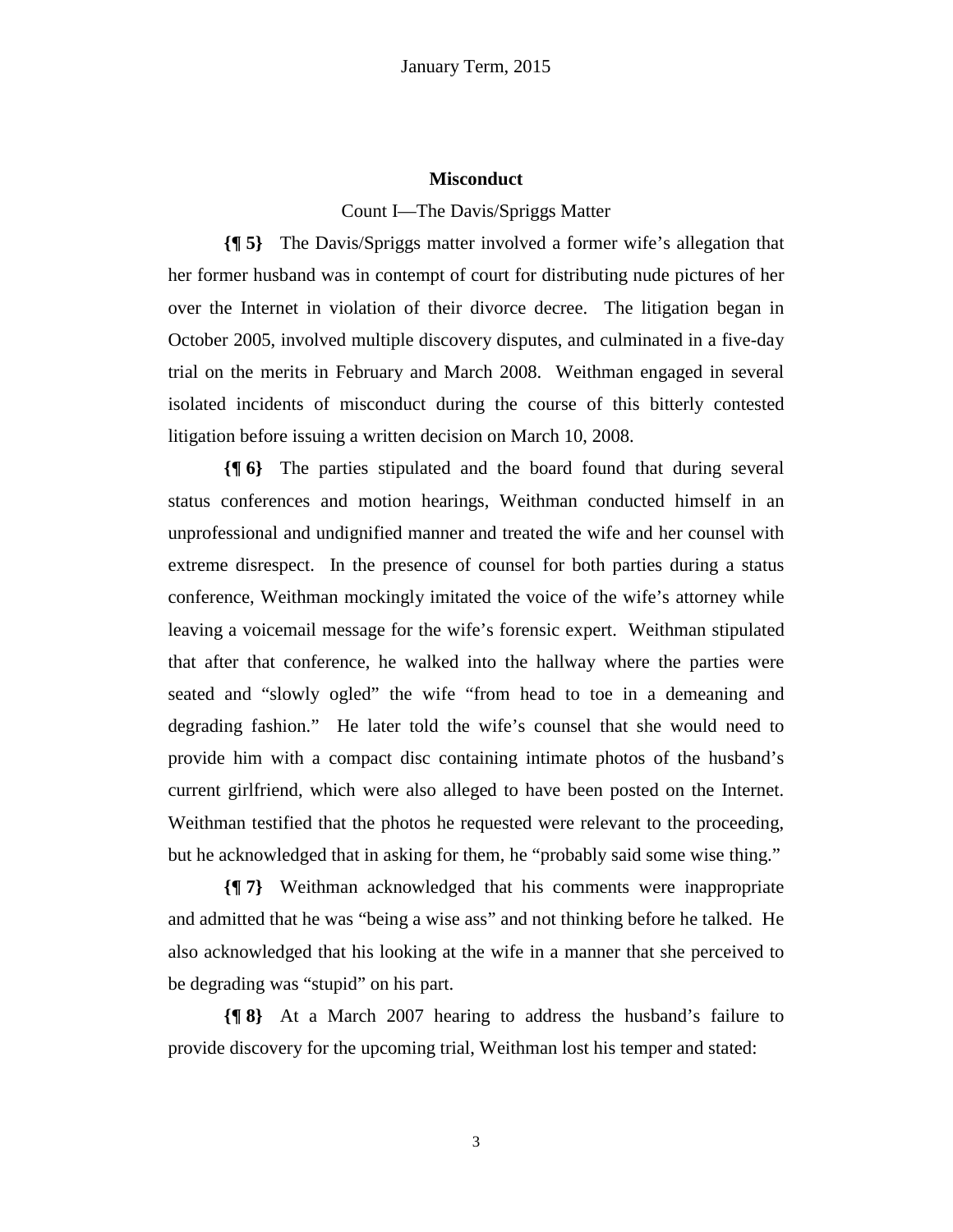This is so goddamn simple. If you give the discovery and don't do all this bullshit, I don't have to sit here for hours and listen to this crap. So everybody's excused.

Goddamn it. Comply with discovery and shut up once in a while. You make 17 hairline things, we'll do 8 of them but not these 9. Stupid. All Franklin County attorneys are stupid.

**{¶ 9}** While the wife's attorney was addressing Weithman at another pretrial conference, opposing counsel repeatedly threw paperclips at Weithman's head, striking him on the forehead on several occasions. Weithman did nothing to stop this disruption. And just before the wife was to be cross-examined at the trial, Weithman jokingly told the husband's counsel that he would give him a dollar if he could make the wife cry on the stand and simultaneously removed a dollar bill from his wallet and placed it on the bench.

**{¶ 10}** After the trial concluded, Weithman issued a written decision in the husband's favor, finding that the wife had not established that her former husband had published the photographs after their divorce was final. The common pleas judge adopted the decision, it was affirmed on appeal, and it appears that the parties settled the matter before this court declined jurisdiction. Although Weithman believed that he acted impartially in a subjective sense, the board found that in the mind of a reasonable, objective observer, his words and deeds would create an appearance of bias against the wife and her attorney.

**{¶ 11}** Relator charged Weithman with multiple violations of the former Code of Judicial Conduct, including Canon 1 (requiring a judge to uphold the integrity and independence of the judiciary), 2 (requiring a judge to respect and comply with the law and to act at all times in a manner that promotes public confidence in the integrity and impartiality of the judiciary), 3(B)(3) (requiring a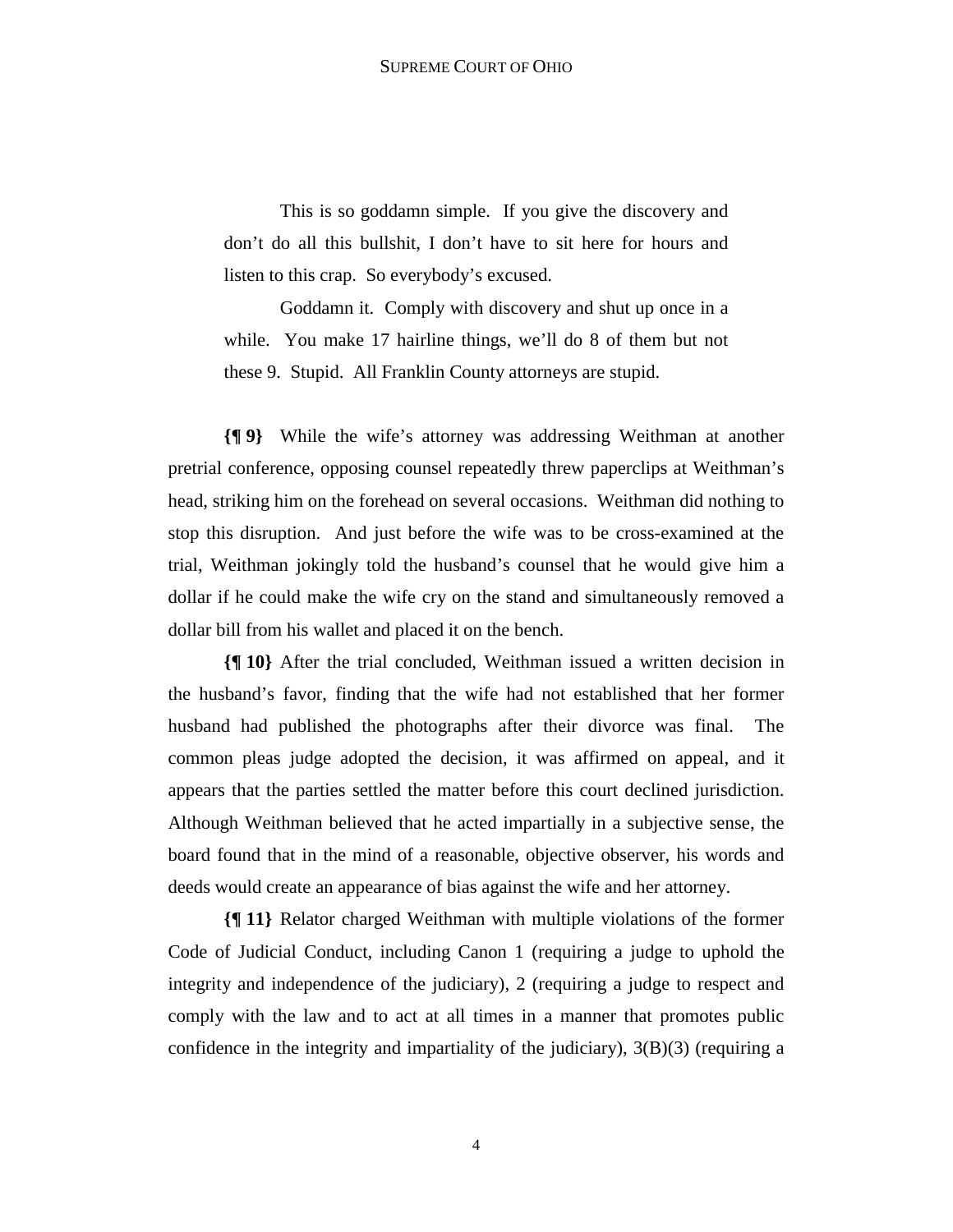judge to maintain order and decorum in court proceedings), and 3(B)(4) (requiring a judge to be patient, dignified, and courteous with litigants, jurors, witnesses, lawyers, and others with whom the judge deals in an official capacity). Relator also charged him with violating DR  $1-102(A)(5)$  of the Code of Professional Responsibility and Prof.Cond.R. 8.4(d) (both prohibiting a lawyer from engaging in conduct that is prejudicial to the administration of justice).

**{¶ 12}** The parties stipulated that Weithman committed each of the charged violations, and the board found that his impatient, disrespectful, and discourteous treatment of the wife and her counsel, in contrast to his display of excessive familiarity toward the husband's counsel, supported findings that Weithman violated Canons 2,  $3(B)(3)$ , and  $3(B)(4)$  of the former Code of Judicial Conduct as well as DR  $1-102(A)(5)$  and Prof.Cond.R. 8.4(d). We adopt the board's findings of fact and misconduct. We also find that the conduct described above clearly and convincingly demonstrates that Weithman has failed to uphold the integrity and independence of the judiciary in violation of Canon 1 of the former Code of Judicial Conduct, as stipulated by the parties.

### Count II—The Krawczyk Matter

**{¶ 13}** The conduct at issue in Count II of relator's complaint arose in connection with the Krawczyk divorce proceedings. During a June 18, 2013 conference, the husband's counsel questioned whether a July 30, 2013 hearing set for the husband's Civ.R. 75 motion would allow sufficient time for Weithman to render a decision regarding custody of the minor children before the start of the new school year. Weithman responded angrily, using vulgar and intemperate language to berate the husband's counsel and reiterating that the Civ.R. 75 hearing would occur on July 30 and that the trial would occur in September.

**{¶ 14}** On July 30, 2013, the parties and their attorneys commenced settlement negotiations while at the courthouse. Weithman conducted other business; he later testified that it was a particularly busy and stressful day for him.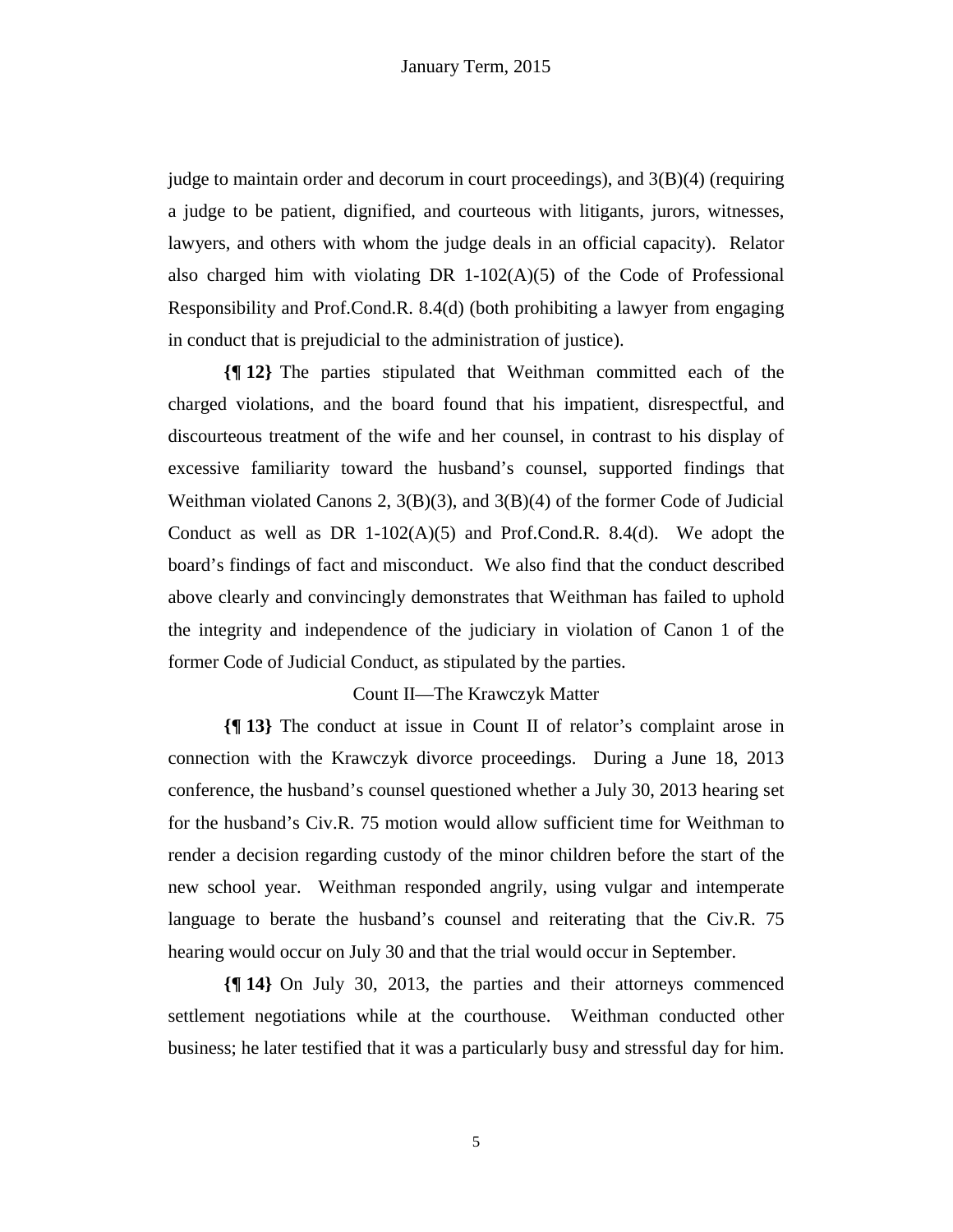When the husband's counsel advised Weithman that the parties could not reach an agreement on child-support issues for the interim period, Weithman stated, "Let's just start the hearing." He then began to yell.

I don't know what it is with the Franklin County Attorneys, these Franklin County Attorneys, but they all have to have these Rule 75 hearings in every case, Rule 75 hearings all the time. I'll give you your Rule 75 hearing but you won't get a decision on this until the divorce is tried and I'll continue this divorce for two more years.

**{¶ 15}** As Weithman left the courtroom, he shouted, "He [the husband] makes \$150,000 per year, and he's trying to get out of paying six weeks of support!" Later that day, he made additional disparaging remarks about the husband and berated the husband's counsel in a profanity-laced tirade for filing a Civ.R. 75 motion just six weeks before trial. He eventually apologized to the parties for his shouting, acknowledging that it was "poor form" and that he had displayed "bad sportsmanship." The board found that there was no rational legal basis for Weithman to threaten to continue the divorce case for two years or to angrily prejudge the merits of the husband's Civ.R. 75 motion.

**{¶ 16}** Weithman did not recuse himself from the Krawczyk case, despite having yelled at the husband's counsel using abusive and vulgar language and having angrily expressed an opinion regarding the merits of what he erroneously believed to be the merits of the husband's Civ.R. 75 motion before the hearing. Challenging Weithman's impartiality, the husband's counsel moved to remove him not only from the Krawczyk case but from all cases in which he or his firm was involved. In support of the motion, the attorney submitted his own affidavit detailing Weithman's inappropriate conduct in the Krawczyk matter and in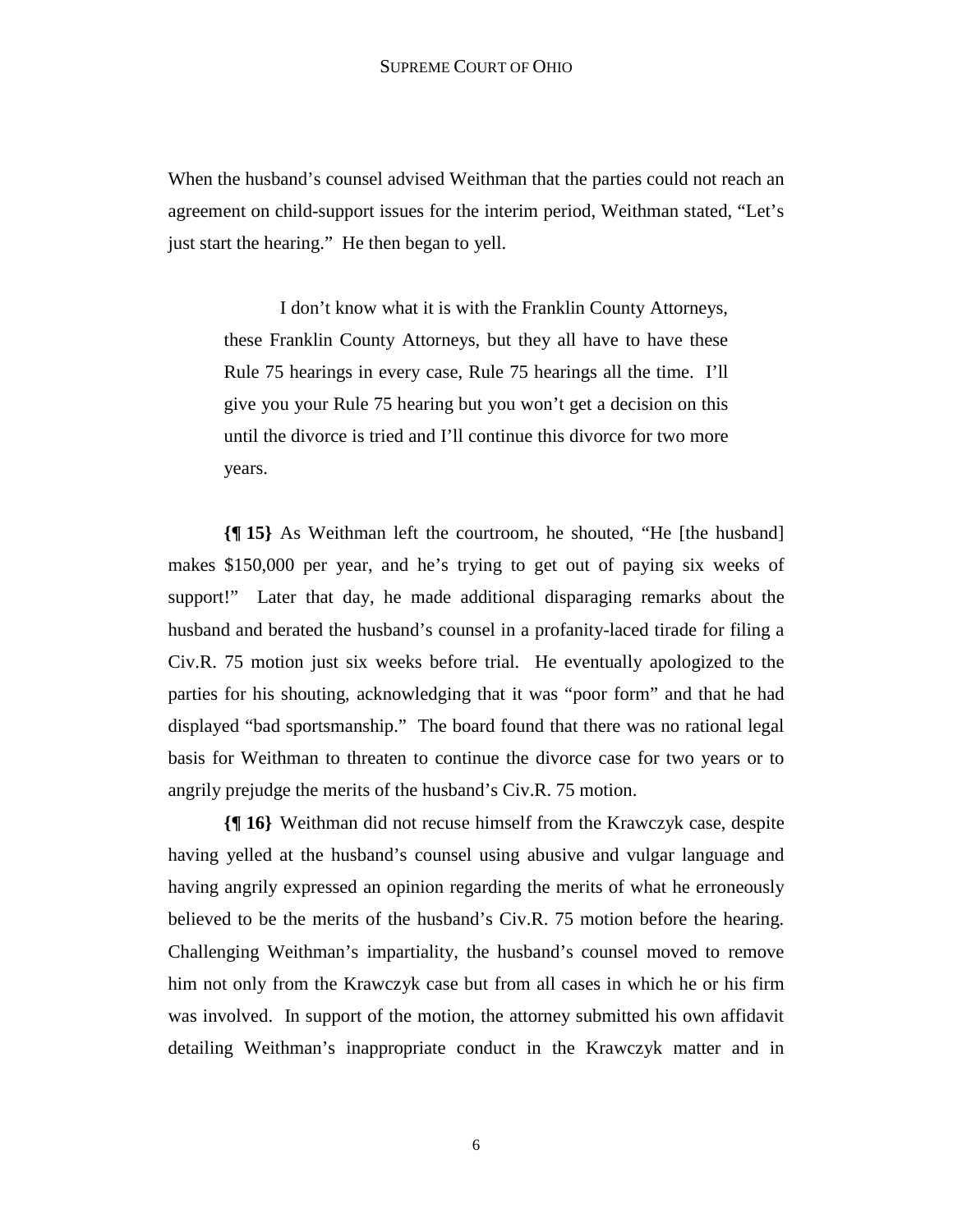several other cases. Weithman was promptly removed from the Krawczyk matter and one other case involving the husband's counsel.

**{¶ 17}** In his complaint, relator alleged that Weithman's conduct in the Krawczyk matter violated Canon 1 of the current Code of Judicial Conduct (requiring a judge to respect and comply with the law, to act at all times in a manner that promotes public confidence in the integrity and impartiality of the judiciary, and to avoid impropriety and the appearance of impropriety), Jud.Cond.R. 1.2 (requiring a judge to respect and comply with the law and to act at all times in a manner that promotes public confidence in the integrity and impartiality of the judiciary), 2.2 (requiring a judge to uphold and apply the law and to perform all duties of the judicial office fairly and impartially), 2.8(B) (requiring a judge to be patient, dignified, and courteous with litigants, jurors, witnesses, lawyers, and others with whom the judge deals in an official capacity), and 2.11 (requiring a judge to disqualify himself or herself in any proceeding in which the judge's impartiality might reasonably be questioned), and Prof.Cond.R. 8.4(d). The parties stipulated that Weithman's conduct violated each of those rules. The board, however, declined to find that Weithman violated Canon 1 of the Code of Judicial Conduct, noting that Paragraph Two of the Scope of the Code provides that the canons state overarching principles of judicial ethics that all judges must observe, but that judges may be disciplined only for violating a specific rule.

**{¶ 18}** After finding that Weithman's angry and vulgar outbursts directed toward the husband's counsel, his disparaging remarks about the husband, and his apparent prejudgment of the merits of the husband's Civ.R. 75 motion created an appearance of bias against the husband, the board found that Weithman violated Jud.Cond.R. 1.2 and 2.11. The board also found that his threat to delay the Krawczyk divorce out of spite for the husband's filing of a Civ.R. 75 motion and his apparent bias against the husband and his counsel impaired his impartiality, in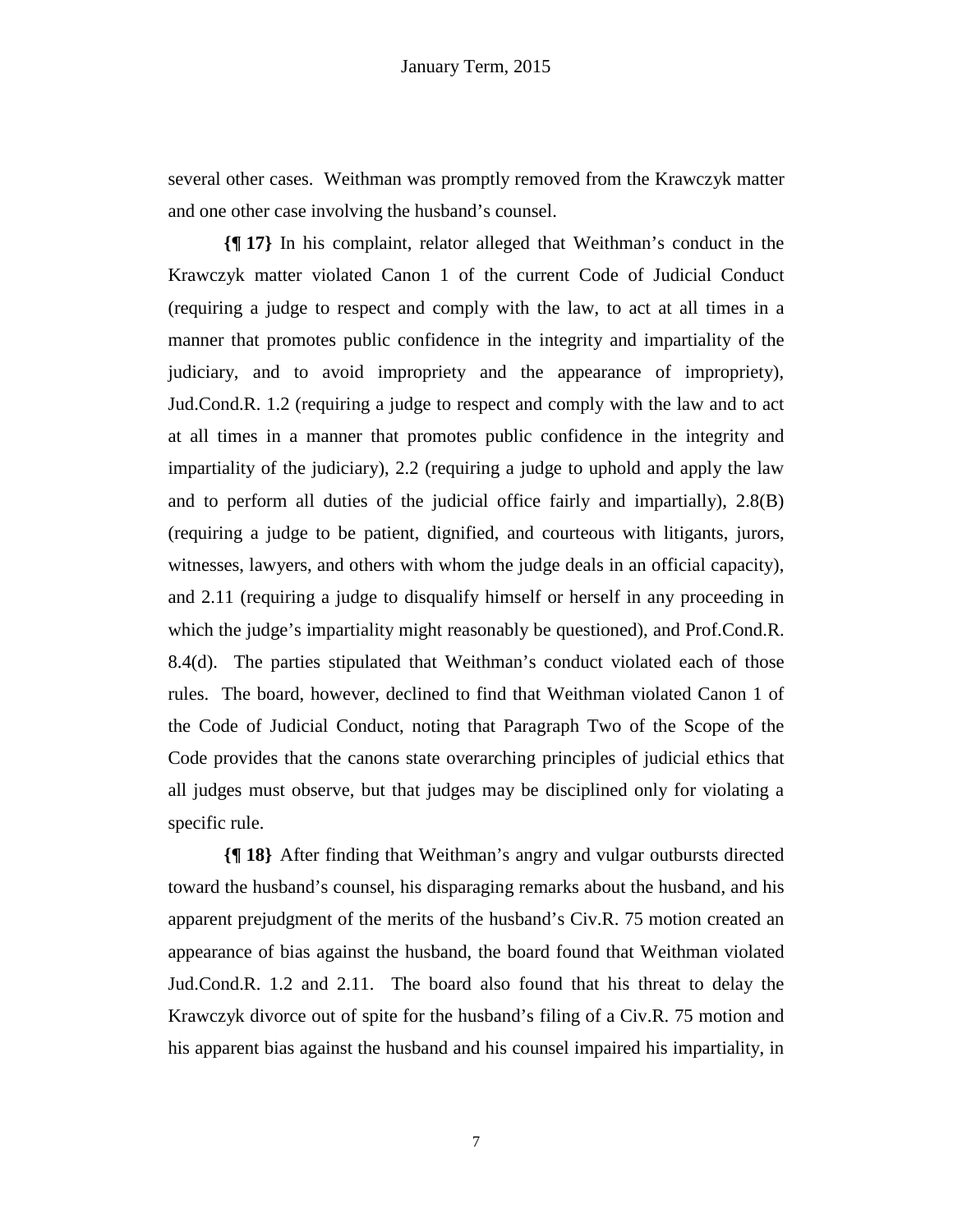violation of Jud.Cond.R. 2.2, that his angry outbursts were undignified and discourteous, in violation of Jud.Cond.R. 2.8(B), and that his conduct was prejudicial to the administration of justice in violation of Prof.Cond.R. 8.4(d). We adopt the board's findings of fact and misconduct with respect to Count II of relator's complaint, and we dismiss the alleged violation of Canon 1 of the current Code of Judicial Conduct.

## **Sanction**

**{¶ 19}** In determining the appropriate sanction for Weithman's violations of the former Code of Judicial Conduct, the Disciplinary Rules of the Code of Professional Conduct, and the Rules of Professional Conduct, we consider the duties violated, the injury caused, Weithman's mental state, the existence of aggravating and mitigating circumstances listed in BCGD Proc.Reg.  $10(B)$ ,<sup>3</sup> and precedent. *Disciplinary Counsel v. Campbell*, 126 Ohio St.3d 150, 2010-Ohio-3265, 931 N.E.2d 558, ¶ 53, citing *Disciplinary Counsel v. Sargeant*, 118 Ohio St.3d 322, 2008-Ohio-2330, 889 N.E.2d 96, ¶ 28, and *Disciplinary Counsel v. Evans*, 89 Ohio St.3d 497, 501, 733 N.E.2d 609 (2000).

**{¶ 20}** The parties have stipulated and the board has found that a single aggravating factor is present—Weithman committed multiple offenses. *See* BCGD Proc.Reg.  $10(B)(1)(d)$ .

**{¶ 21}** As mitigating factors, the parties have stipulated, and the board has agreed that Weithman has had no previous discipline, that he did not act with a dishonest or selfish motive, that he has demonstrated his good character and reputation apart from the charged misconduct, and that he has provided full and free disclosure to the board and demonstrated a cooperative attitude toward these disciplinary proceedings. *See* BCGD Proc.Reg. 10(B)(2)(a), (b), (d), and (e). The board also credited Weithman for his expression of remorse, his current

 $\overline{a}$ 

 $3$  Effective January 1, 2015, the aggravating and mitigating factors previously set forth in BCGD Proc.Reg. 10(B)(1) and (2) are codified in Gov.Bar R. V(13), 140 Ohio St.3d CXXIV.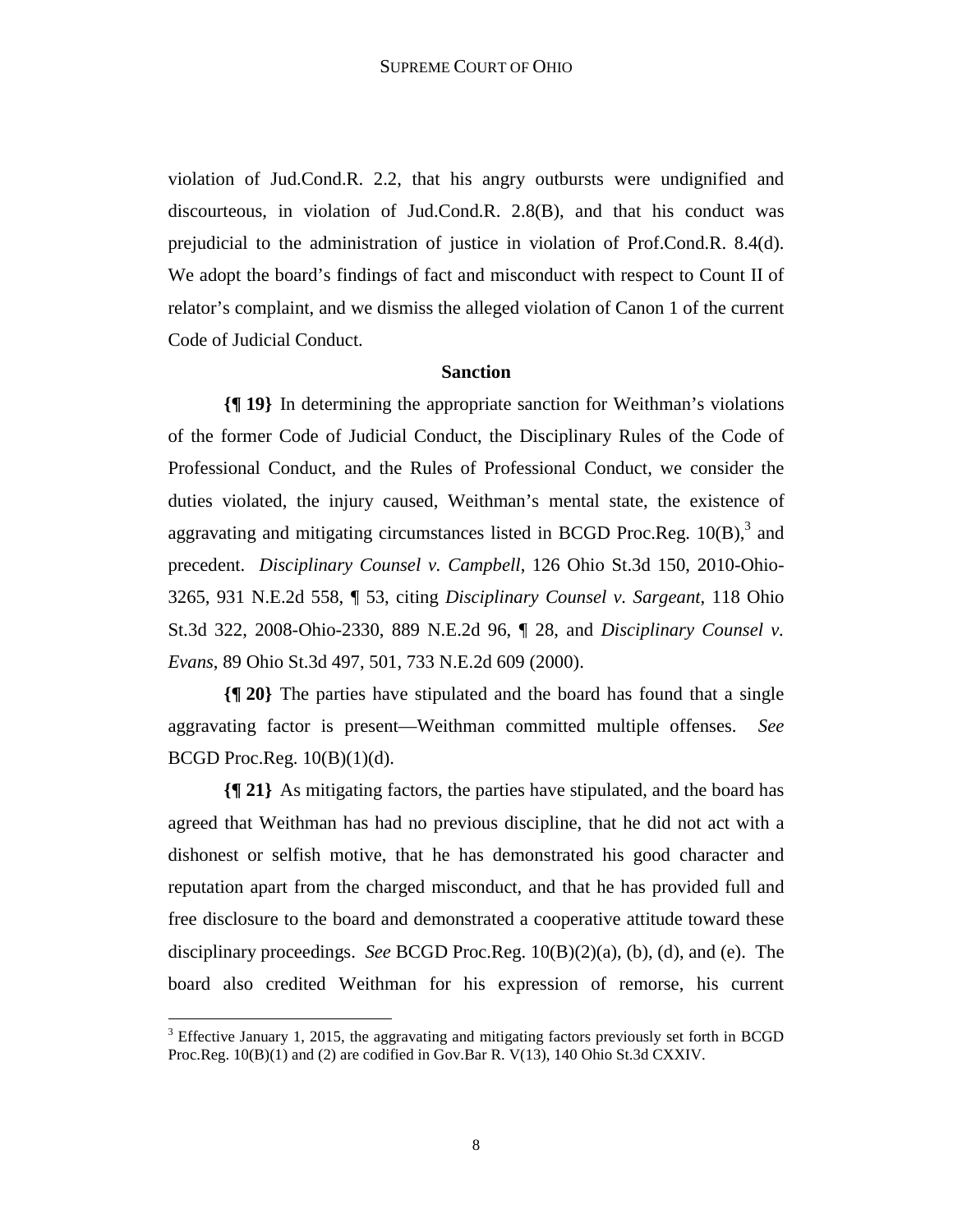recognition of the importance of impartiality, and his clear understanding of the deleterious effect that his conduct has had on the judicial process.

**{¶ 22}** Weithman did not seek to establish that he had been diagnosed with a mental disability that contributed to his misconduct as a mitigating factor pursuant to BCGD Proc.Reg.  $10(B)(2)(g)$ . The board found, however, that he has been diagnosed with "probable Cyclothymic Disorder"<sup>4</sup> and credited him for his commitment to a course of psychological and psychiatric treatment designed to control his anger, stress, and anxieties, as well as his decision to enter into a fouryear OLAP contract. His treating psychologist reports that Weithman has been forthcoming, has uncovered major triggers for his anger, and has worked hard to interrupt the pattern and correct the ways in which he shows his anger. His psychiatrist reports that his anxiety has abated significantly and he is feeling much less stressed. Both professionals believe that his prognosis is good with continued treatment.

**{¶ 23}** The parties have jointly recommended, and the panel has agreed, that Weithman should be suspended for one year, all stayed on the conditions that he remain in compliance with his OLAP contract and commit no further misconduct. In support of their recommendation, they note that we imposed a one-year suspension, fully stayed on the conditions that the respondent submit to both a mental-health evaluation conducted by OLAP and a period of monitored probation in accordance with Gov.Bar R. V(9), for comparable conduct in *Disciplinary Counsel v. McCormack*, 133 Ohio St.3d 192, 2012-Ohio-4309, 977 N.E.2d 598.

**{¶ 24}** The board has adopted the panel's findings of facts and conclusions of law. It expressed concern, however, that Weithman had engaged

 $\overline{a}$ 

<sup>&</sup>lt;sup>4</sup> The board took judicial notice of the Mayo Clinic website, which describes cyclothymia or cyclothymic disorder as a mood disorder that causes emotional ups and downs that are not as extreme as those of bipolar disorder. *See* http://www.mayoclinic.org/diseasesconditions/cyclothymia/basics/definition/con-20028763 (accessed Jan. 20, 2015).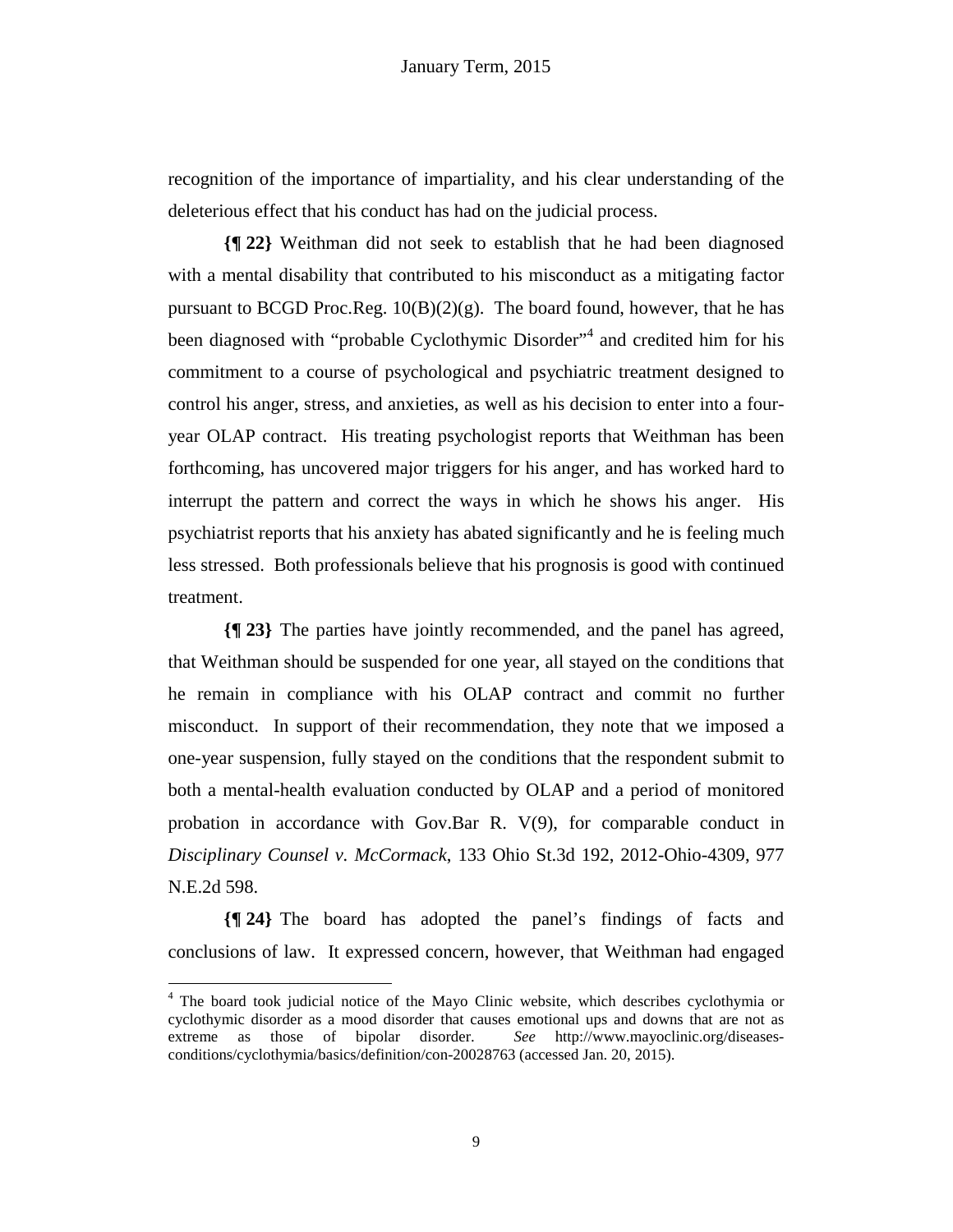in a pattern of misconduct in which he exhibited a demeaning attitude toward counsel and litigants in two matters before him and made disparaging remarks regarding the intellect and trial tactics of counsel based on the county in which they often practiced, all of which are "contrary to the core principles of demeanor, integrity, impartiality, and fairness" and "wholly inappropriate for a judicial officer." Moreover, the board found that his conduct toward Ms. Spriggs and her counsel went beyond a lack of courtesy and decorum and reflected "an element of sexual harassment that is antithetical to promoting public confidence in a fair and impartial judiciary." Therefore, the board recommended that we suspend Weithman for one year, with the final six months stayed on the conditions recommended by the panel.

**{¶ 25}** We find our decision in *McCormack* to be instructive. Like Weithman, McCormack was a domestic-relations-court magistrate who engaged in impatient, intemperate, and irrational behavior, violating many of the same canons and rules that we have found Weithman to have violated. *McCormack* at ¶ 1-15. The panel and board, however, distinguished McCormack's conduct, finding that it was limited to a single postdecree case, while finding that Weithman engaged in misconduct in two separate cases that were tried over a period of five to seven years. Nonetheless, the panel and board found that McCormack's misconduct was more egregious than Weithman's because McCormack's impatient, undignified, and discourteous conduct deprived the parties of a meaningful opportunity to present testimony and evidence on the issues at hand, required them to appear at multiple hearings and to devote additional time and resources to the litigation, and ultimately caused the common pleas judge assigned to the case to declare a mistrial. *McCormack* at ¶ 6-13. In contrast, the panel found that Weithman's conduct "did not cause quantifiable damage to the litigants."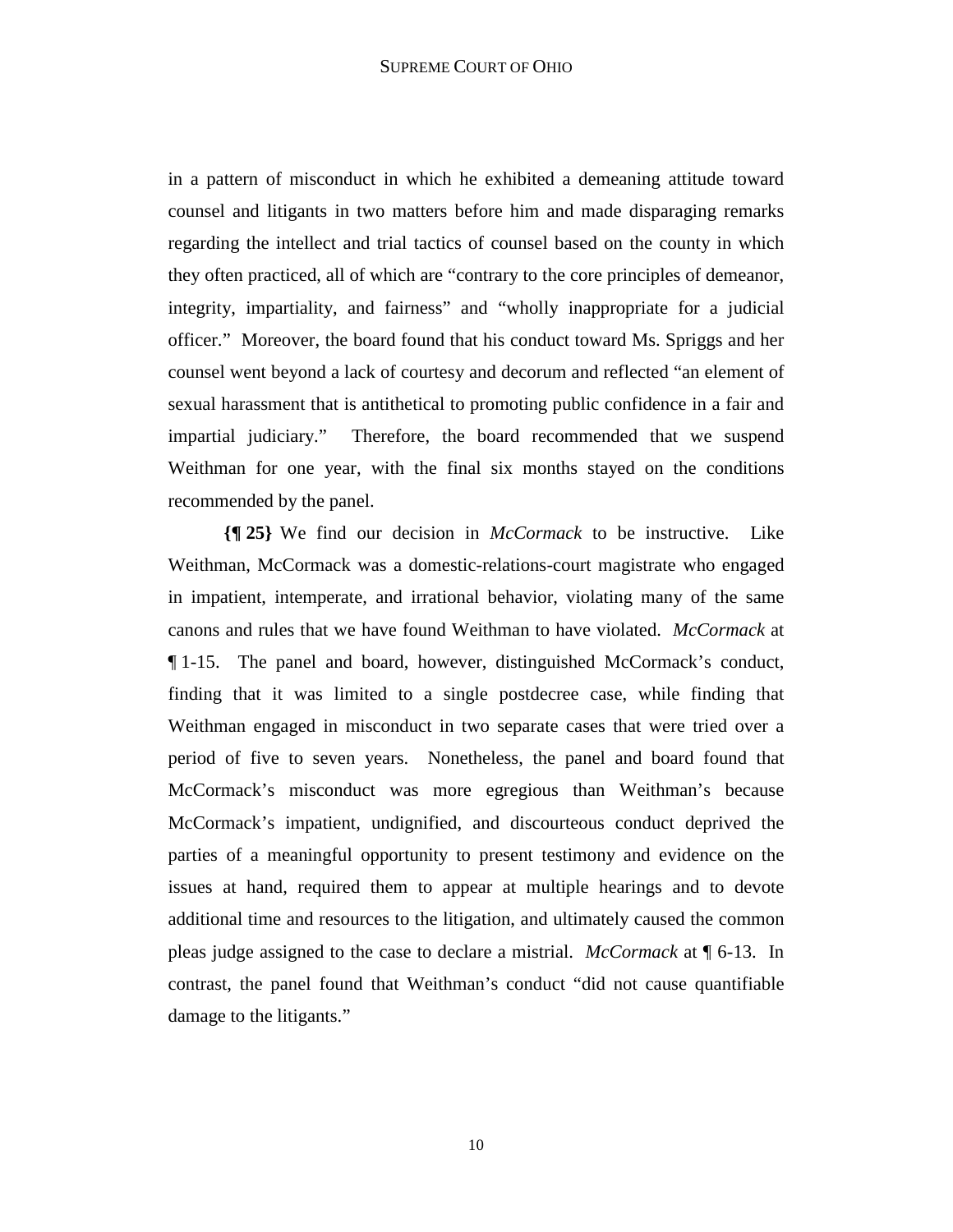**{¶ 26}** We acknowledge that the harm Weithman has caused is not quantifiable in dollars and cents, but we find that he has caused considerable harm, not only to the attorneys and litigants who witnessed his conduct, but to the judiciary as a whole. Because the judiciary plays a central role in preserving the principles of justice and the rule of law, we hold judges and those authorized to perform judicial functions within a court to the highest standards of ethical conduct. *Disciplinary Counsel v. Elum*, 133 Ohio St.3d 500, 2012-Ohio-4700, 979 N.E.2d 289, ¶ 21, citing *Disciplinary Counsel v. Russo*, 124 Ohio St.3d 437, 2010-Ohio-605, 923 N.E.2d 144, ¶ 13, and *Mahoning Cty. Bar Assn. v. Franko*, 168 Ohio St. 17, 23, 151 N.E.2d 17 (1958); Preamble and Application, Section I(B), Code of Judicial Conduct.

**{¶ 27}** It may be true that Weithman's misconduct did not cause lengthy delays, multiple hearings, or a mistrial. However, counsel for one of the affected litigants averred that as a result of Weithman's comments, demeanor, and threats to delay the final decree of divorce, his client elected to abandon his pending Civ.R. 75 motion—intended to resolve custody, support, and school-placement issues for the parties' minor children before the first day of a school year—and accept his wife's last offer for parenting time.

**{¶ 28}** Weithman's ogling of a female litigant who sought redress for her former husband's alleged posting of her intimate photographs on multiple pornographic websites and his subsequent offer of a bounty to opposing counsel if he could make her cry during cross-examination—going so far as to remove a dollar bill from his wallet and place it on the bench—were also demeaning and degrading to that litigant and to all women. Although his comments may have been an ill-conceived attempt to inject humor and levity into an otherwise tense proceeding, Weithman testified that he could see the hurt in the witness's eyes as she was harassed by the very person charged with impartially deciding the merits of her extremely personal litigation.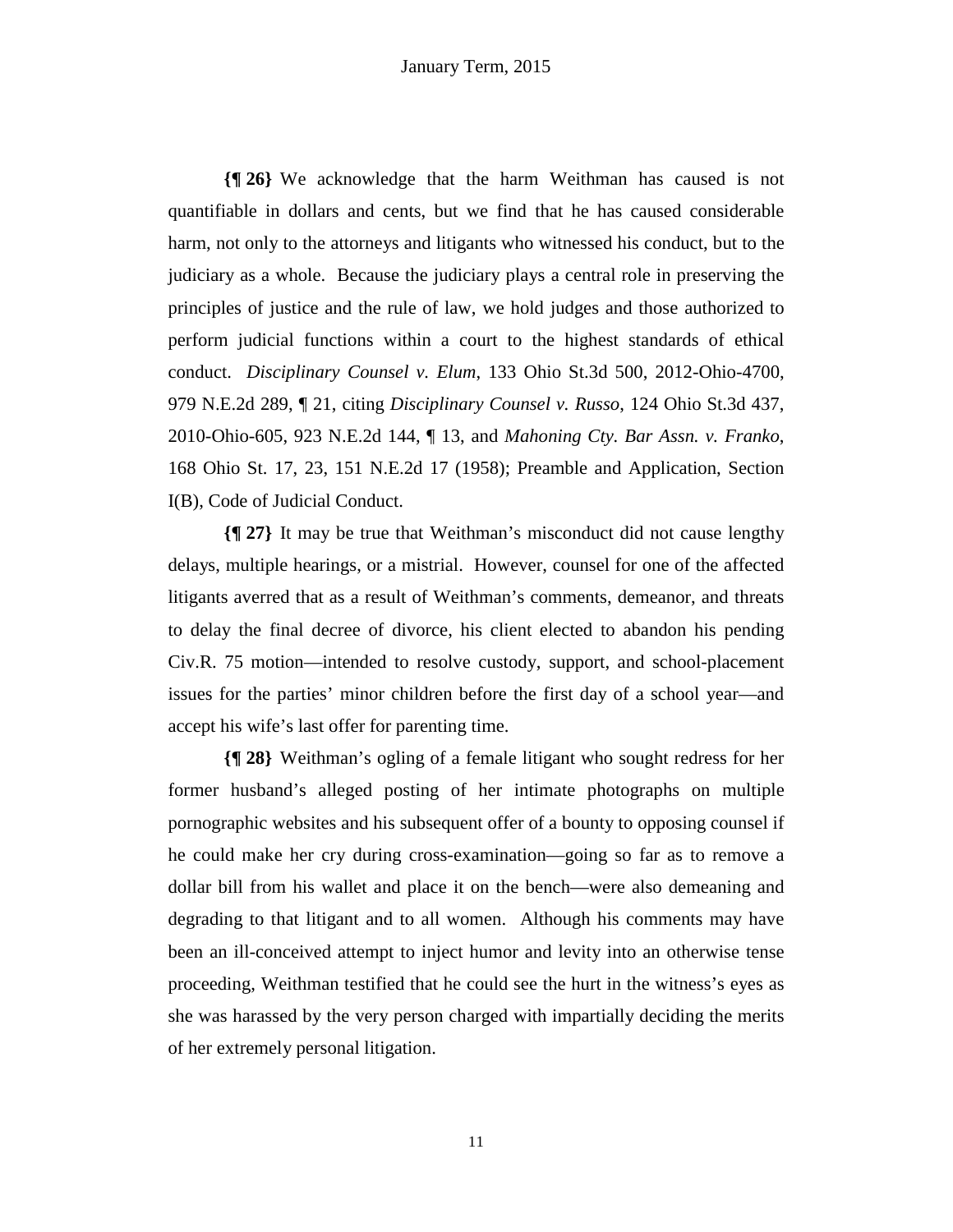**{¶ 29}** Weithman's quick temper, his impatient, disrespectful, and profanity-laced rants directed toward the litigants and counsel who appeared in his courtroom, and his failure to curb displays of disrespect and excessive familiarity exhibited by counsel who had long practiced in his courtroom have also compromised public trust and confidence in the independence, impartiality, and integrity of the judiciary.

**{¶ 30}** Weithman has demonstrated his commitment to his treatment plan and has begun to develop positive outlets and coping strategies to deal with the stress attendant to his work, has committed to a four-year OLAP contract, and has submitted letters from 11 attorneys attesting to his good character, reputation, and work ethic apart from the charged misconduct. For these reasons, we believe that a conditionally stayed suspension, as recommended by the panel—albeit for a longer term than that recommended by either the panel or the board—will best protect the public from future misconduct at Weithman's hand.

**{¶ 31}** Accordingly, Stephen Edwin Weithman is suspended from the practice of law in Ohio for two years, all stayed on the condition that he commit no further misconduct and remain in full compliance with his January 9, 2014 OLAP contract. If Weithman fails to comply with these conditions, the stay will be revoked and he will serve the full two-year suspension. Costs are taxed to Weithman.

Judgment accordingly.

O'DONNELL, KENNEDY, FRENCH, and O'NEILL, JJ., concur.

O'CONNOR, C.J., and LANZINGER, J., dissent and would suspend respondent for one year with six months stayed.

\_\_\_\_\_\_\_\_\_\_\_\_\_\_\_\_\_\_\_\_\_\_\_\_\_

PFEIFER, J., not participating.